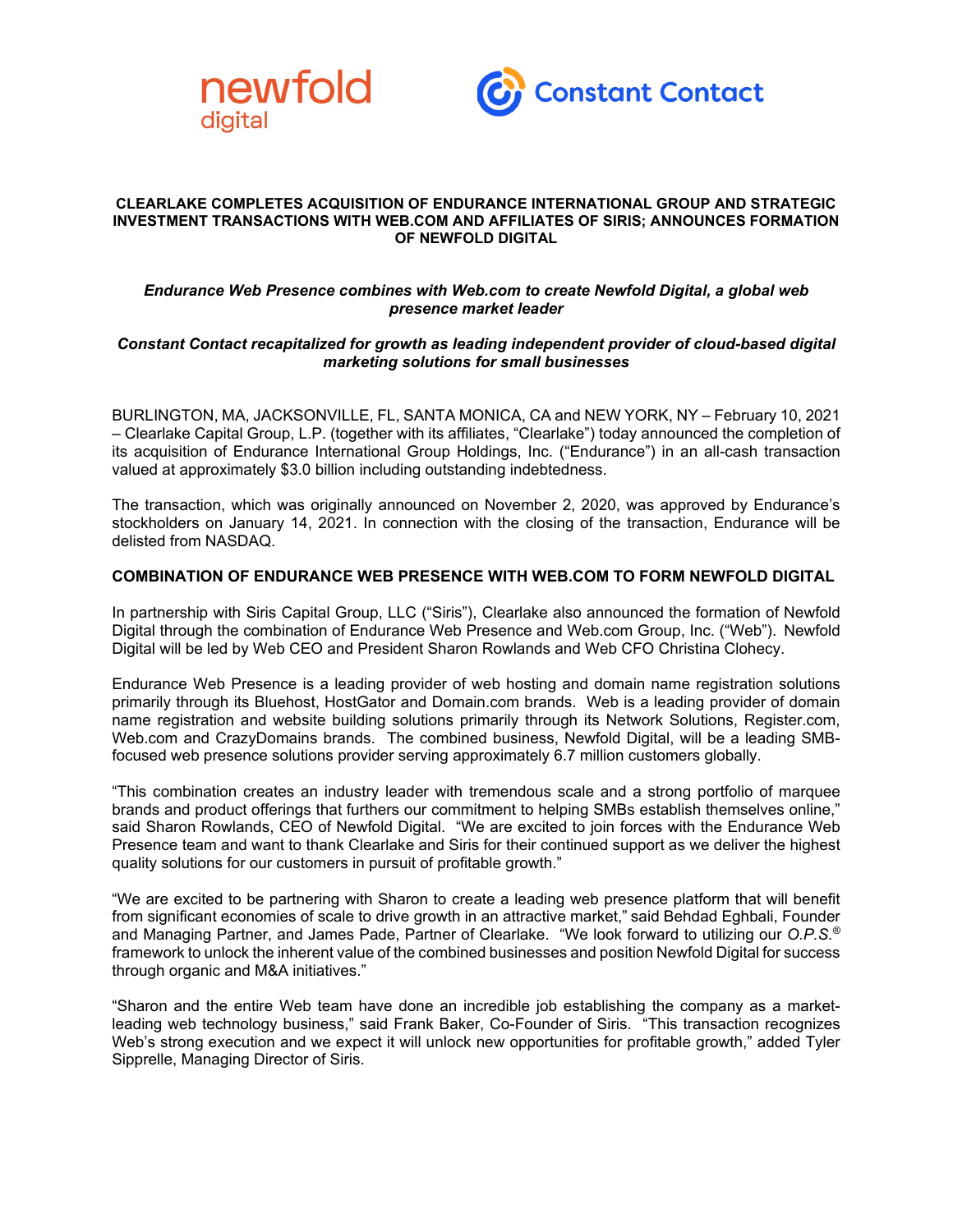# **RECAPITALIZATION OF CONSTANT CONTACT**

Affiliates of Clearlake and Siris also completed a strategic equity investment in Constant Contact, previously owned by Endurance, which will now operate as an independent company. Constant Contact is a leading provider of cloud-based digital marketing software for small businesses, and the new investment will support Constant Contact's accelerated growth in the dynamic digital marketing space.

## **ADVISORS**

Rothschild & Co and Lazard acted as financial advisors to Clearlake.

Lazard and Evercore served as financial advisors to Siris on the sale of Web.com. Moelis & Company LLC served as financial advisor to Siris on the investment in Constant Contact.

Sidley Austin LLP is serving as corporate/M&A counsel and Kirkland & Ellis LLP as financing counsel for the transaction.

### **About Newfold Digital**

Newfold Digital is a leading web technology company serving nearly seven million customers globally. Established in 2021 through the combination of leading web services providers Endurance Web Presence and Web.com Group, our portfolio of brands includes: Bluehost, CrazyDomains, HostGator, Network Solutions, Register.com, Web.com and many others. We help customers of all sizes build a digital presence that delivers results. With our extensive product offerings and personalized support, we take pride in collaborating with our customers to serve their online presence needs. Learn more at [www.newfold](http://www.newfold-digital.com/)[digital.com.](http://www.newfold-digital.com/)

### **About Clearlake**

Clearlake Capital Group, L.P. is a leading investment firm founded in 2006 operating integrated businesses across private equity, credit and other related strategies. With a sector-focused approach, the firm seeks to partner with world-class management teams by providing patient, long-term capital to dynamic businesses that can benefit from Clearlake's operational improvement approach, *O.P.S.*® The firm's core target sectors are technology, industrials and consumer. Clearlake currently has approximately \$30 billion of assets under management and its senior investment principals have led or co-led over 200 investments. The firm has offices in Santa Monica and Dallas. More information is available at [www.clearlake.com](http://www.clearlake.com/) and on Twitter @ClearlakeCap.

### **About Siris**

Siris is a leading private equity firm that invests primarily in mature technology and telecommunications companies with mission-critical products and services, facing industry changes or other significant transitions. Siris' development of proprietary research to identify opportunities and its extensive collaboration with its Executive Partners are integral to its approach. Siris' Executive Partners are experienced senior operating executives that actively participate in key aspects of the transaction lifecycle to help identify opportunities and drive strategic and operational value. Siris is based in New York and Silicon Valley and has raised nearly \$6 billion in cumulative capital commitments[. www.siris.com.](http://www.siris.com/)

#### ###

This press release contains forward-looking statements, including with respect to the anticipated benefits of the transactions. Forward-looking statements can be generally identified by the use of words such as "will," "may," "should," "expects," "plans," "anticipates," "believes," "estimates," "predicts," "intends," "continue" or similar terminology. These statements reflect the parties' current expectations and are not guarantees of future performance or results. These statements are subject to various risks and uncertainties that could cause actual results to differ materially from those contained in, or implied by, the forward-looking statements. These risks and uncertainties include the companies' ability to recognize the anticipated